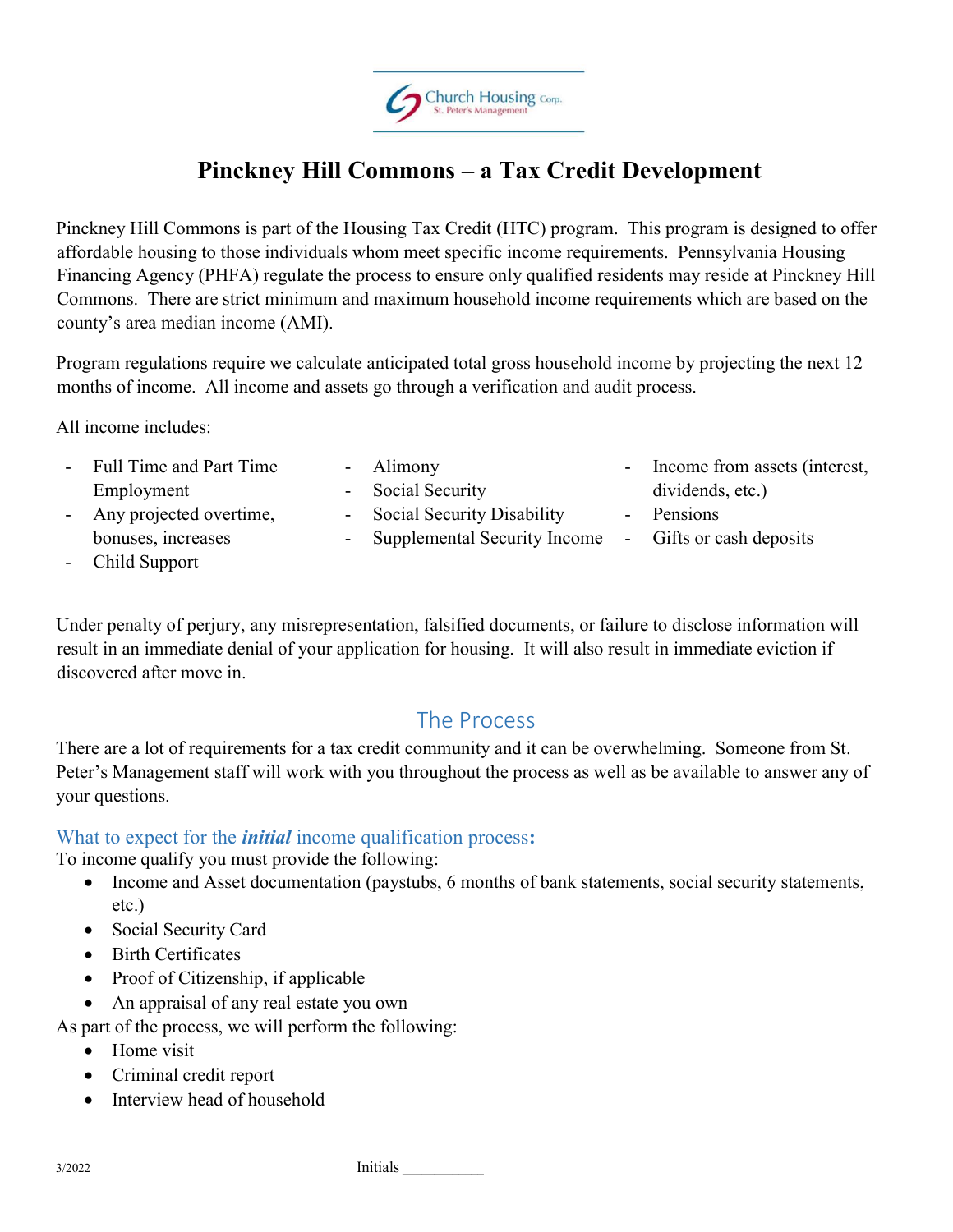### Ongoing resident compliance responsibilities:

Recertification: Management is required to review resident information (income, assets and household composite) every year in a process called recertification. This process begins 120 days before your move in anniversary date. Your lease agreement requires you to cooperate in this process each year. Refusal to cooperate could result in termination of your lease. Cooperation means that you will make a timely appointment when requested, provide the required information and sign the appropriate release information forms.

Inspections: There are multiple groups that may perform an inspection of your unit. Management will notify you in advance of upcoming inspections. It is not mandatory that you be present at inspections, however, you are welcome to be present.

- 1. Move in inspection and move out inspections: When a resident moves in/out, Management and the resident will review the unit.
- 2. St Peter's Management: Management inspect all units twice a year, at a minimum. The purpose is to monitor housekeeping, repairs and preventative maintenance.
- 3. Tax Credit requirement: Agents or representatives of PHFA will inspect your unit on a regular basis. The purpose of these inspections is to monitor on housekeeping, repairs, and preventative maintenance.
- 4. Chester County: The County performs an annual unit inspection on a few units each year. This inspection is for health and safety regulations.
- 5. Borough of West Chester: The borough performs an annual unit inspection for health and safety regulations. In addition, the borough will test unit alarms as well as inspect hallways and common areas.
- 6. Pest Control: Management has regular pest control services. The times for treatment will be posted and included in monthly newsletter. Cooperation is mandatory.
- 7. Fire Alarms: Management will have regular fire alarm checks.

### Miscellaneous

- Tax Credit properties are smoke-free.
- If you have a pet, there is a pet policy agreement that must be signed before move-in.
- No space heaters.
- No grills.

If you have questions, please send an email to  $inquiries@chcliving.org$ .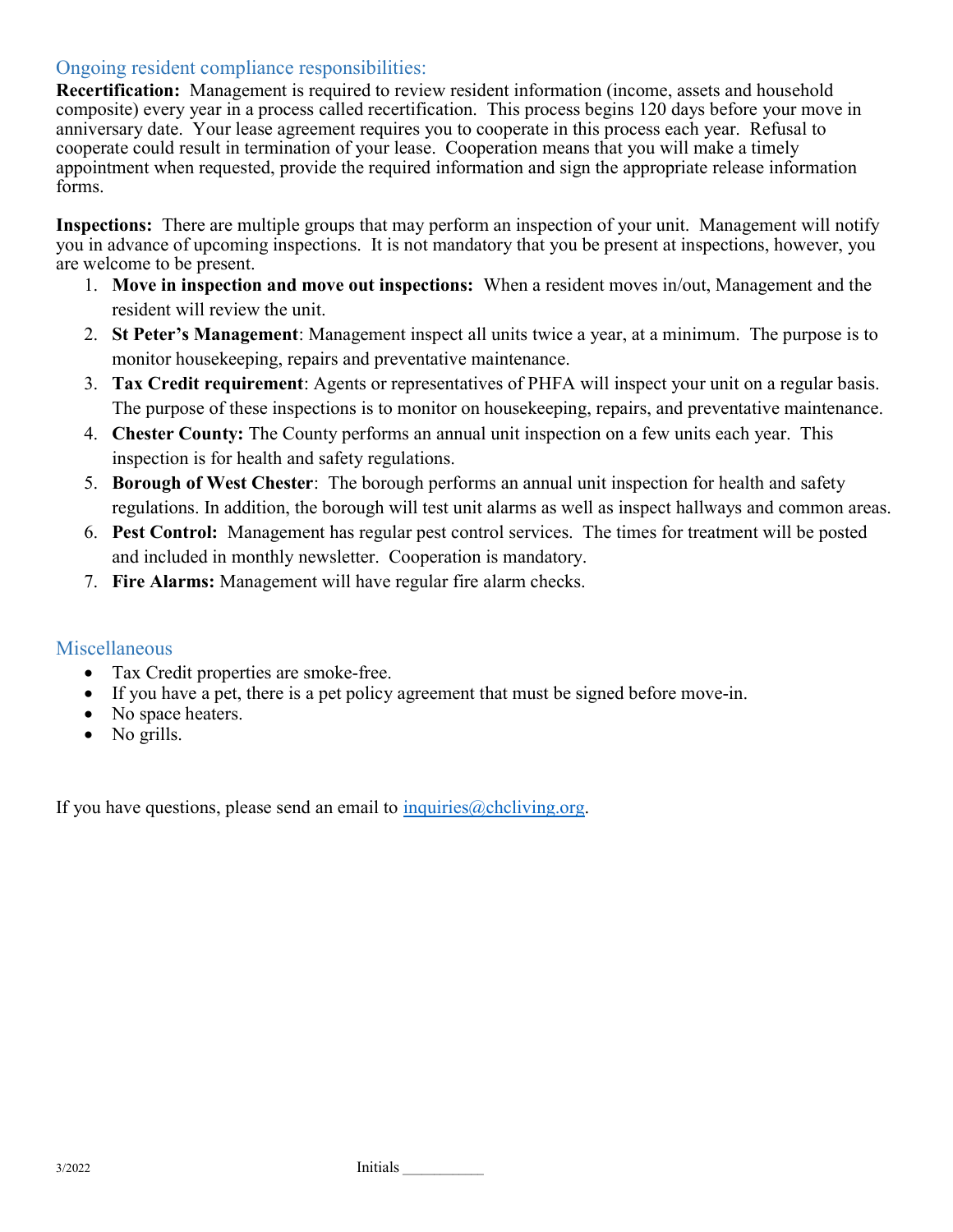## PINCKNEY HILL COMMONS

111 Church Street, Phoenixville PA 19460 inquiries@chcliving.org Fax: 610-933-4185 TTY 711

#### PRE-APPLICATION

You must income qualify to live at Pinckney Hill Commons. Your qualification is based on your income, assets and the number of people that will reside in the unit. This pre-application will assist in determining your eligibility. If you meet the eligibility requirements, we will require you to complete a full application and submit the required information when a unit is available that fits your needs.

| Name:           |      | <b>Email Address:</b> |                 |
|-----------------|------|-----------------------|-----------------|
| <b>Address:</b> | City | <b>State</b>          | <b>Zip Code</b> |

Phone Number:  $(Cell/Other):$ 

#### Other Household members:

| Last Name, First Name | <b>Relationship to</b><br>Head of<br>Household | <b>Total Gross</b><br>Income | <b>Birth Date</b> | Age | Social<br><b>Security</b><br>Number | <b>Student Status:</b><br>Pick one<br>$-$ Full Time (FT)<br>- Part Time (PT)<br>- Not Applicable<br>(NA) |
|-----------------------|------------------------------------------------|------------------------------|-------------------|-----|-------------------------------------|----------------------------------------------------------------------------------------------------------|
| 1.                    | Head                                           |                              |                   |     |                                     |                                                                                                          |
| 2.                    |                                                |                              |                   |     |                                     |                                                                                                          |
| 3.                    |                                                |                              |                   |     |                                     |                                                                                                          |
| 4.                    |                                                |                              |                   |     |                                     |                                                                                                          |
| 5.                    |                                                |                              |                   |     |                                     |                                                                                                          |
| 6.                    |                                                |                              |                   |     |                                     |                                                                                                          |
| $\overline{7}$ .      |                                                |                              |                   |     |                                     |                                                                                                          |
| 8.                    |                                                |                              |                   |     |                                     |                                                                                                          |

| Do you expect any changes to your household composition over the next 12 months?                  | Yes/No                  |
|---------------------------------------------------------------------------------------------------|-------------------------|
| Examples: future spouse, addition of a child to the household, etc.)                              |                         |
| If yes, please explain.                                                                           |                         |
| Does anyone in your household anticipate any raises, overtime, changes to employment, or becoming |                         |
| employed?                                                                                         | Yes/No                  |
| If yes, please explain.                                                                           |                         |
| Do you need the features of a handicapped accessible unit?                                        | Yes / No                |
| Are you or your spouse a veteran?                                                                 | You / Co-head / Neither |
| Are any of the applicants subject to the state lifetime sex offender registration requirements:   | Yes / No                |
| Are you seeking housing due to a presidentially declared disaster?                                | Yes / No                |

3/2022 Initials \_\_\_\_\_\_\_\_\_\_\_\_\_